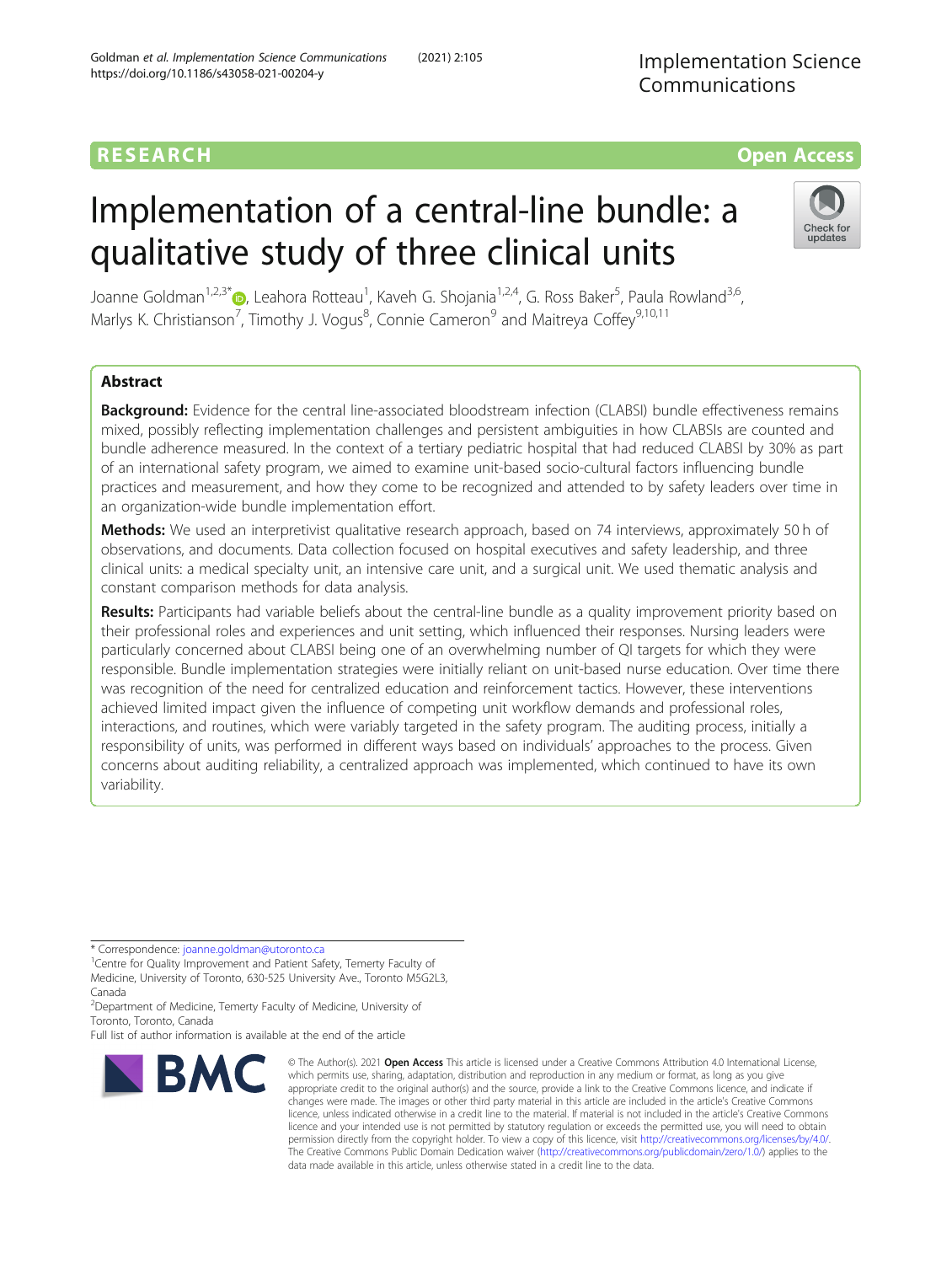**Conclusions:** Our findings report on a contextualized, dynamic implementation approach that required movement between centralized and unit-based approaches and from a focus on standardization to some recognition of a role for customization. However, some factors related to bundle compliance and measurement remain unaddressed, including harder to change socio-cultural factors likely important to sustainability of the CLABSI reductions and fostering further improvements across a broader safety agenda.

Keywords: Central-line bundle, Central-line-associated bloodstream infections, Implementation, Qualitative research, Patient safety

## Contributions to the literature

- Many have highlighted the importance of socio-cultural factors in central-line-associated bloodstream infection bundle implementation. Yet limited evidence provides specific guidance on how to consider or act on such factors.
- We provide insight into the ongoing adjustments in implementation approaches that occurred in response to variability in factors including beliefs, workflows, interprofessional interactions, and measurement practices related to the bundle across three units.
- Movements between central versus unit, and standardized versus customized, implementation approaches can explain successful measured outcomes.
- Not all behaviors related to bundle compliance and measurement, though, were addressed, which may have implications for broader safety agendas.

## Background

The concept of the care bundle as a quality improvement (QI) tool emerged in 2001 from a joint initiative between the Institute for Healthcare Improvement (IHI) and the Voluntary Hospital Association. This initiative included a bundle to reduce central-line-associated bloodstream infections (CLABSI) [\[1](#page-9-0)]. A care bundle refers to a "small set of evidence-based interventions … that, when implemented together, will result in significantly better outcomes than when implemented individually (p. 2)" [[1](#page-9-0)]. The Michigan Keystone ICU project reported substantial reductions (up to 66%), with some participating intensive care units (ICUs) achieving virtual eradication of CLABSI [[2\]](#page-9-0). However, mixed results in subsequent studies have contributed to divergent perspectives about a goal of "zero CLABSI" and the prioritization of resources for this pursuit [\[3](#page-9-0)–[12\]](#page-9-0).

Reflecting on the Michigan project, Bosk et al. [[13](#page-9-0)] emphasized that the care bundle constituted just one component of a more comprehensive program to alter the culture of ICUs. They argued that a technical solution (bundle) would not succeed without simultaneous attention to socio-cultural changes required to support adherence to the recommended practices. They also noted that bundle implementation work was "arduous and often laden with emotions" (p. 444). Other research clearly demonstrates the influences on central-line bundle implementation from socio-cultural factors, such as divergent implementation agendas, level of organizational commitment, physician and nurse engagement, and meaningful use of data among others [[14](#page-9-0)–[20](#page-10-0)]. However, how particular factors come to the forefront during bundle implementation in different clinical contexts and how they are, or are not, addressed over time remains unclear.

This lack of clarity about the ways specific sociocultural factors exert their effects may explain the observed variability in bundle adherence and outcomes achieved across efforts to implement the CLABSI bundle [[6,](#page-9-0) [21](#page-10-0)]. The expanded scope of such efforts—from ICUs to a range of adult and pediatric hospital units—and the increasing inclusion of CLABSI rates among organization-wide safety targets [[10,](#page-9-0) [20,](#page-10-0) [22](#page-10-0)–[26\]](#page-10-0), underscores the need for greater understanding of the bundle implementation processes across a range of contexts. In this paper, we report a qualitative study of the CLABSI bundle implementation efforts in three clinical units in a pediatric hospital participating in a hospital-wide patient safety program. We sought to examine how sociocultural factors influencing bundle implementation and practices in these units came to be recognized and attended to by leaders of this safety program.

## **Methods**

The findings reported in this paper are part of a larger qualitative study of the implementation of a hospitalwide safety program. The safety program, part of the international Children's Hospitals' Solutions for Patient Safety (SPS) Network [\[27](#page-10-0)–[29\]](#page-10-0), aimed to enhance the hospital's safety culture and outcomes by adhering to the principles of high reliability organizations. The safety program, launched in 2015, consisted of a range of interventions, including the targeting of seven hospitalacquired conditions (HACs), one being CLABSI. CLABSI was targeted given its prevalence and association with high morbidity and healthcare costs [[27,](#page-10-0) [30](#page-10-0)]. SPS collects and shares hospital outcome and process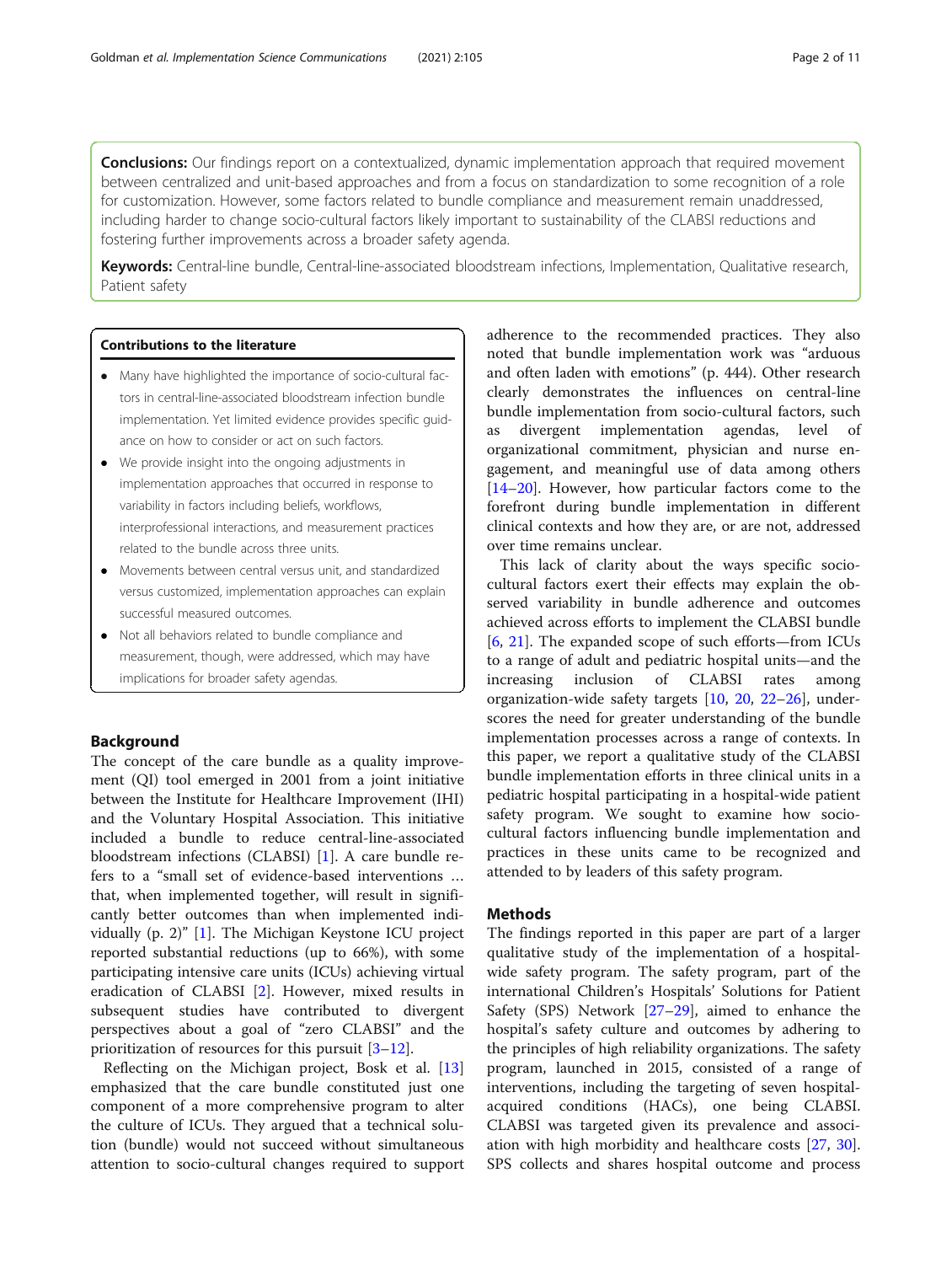data [[31,](#page-10-0) [32](#page-10-0)]. This paper reports on our data related to CLABSI bundle implementation. We used an interpretivist qualitative research approach to understand participants' understandings and experiences of the bundle and its practices [\[33](#page-10-0)].

#### Study setting and context

The study was conducted at a 300-bed tertiary academic pediatric hospital in Canada. SPS provided a CLABSI bundle developed using evidence from the medical literature as well as testing and analysis to identify practices highly likely to result in decreased harm [\[34](#page-10-0)]. The bundle included "standard" (required, supported by strongest evidence) and "recommended" (encouraged, supported by weaker evidence) elements (Table 1). For process reliability measurement, each unit was required to complete a minimum of 20 audits per month, using an all-or-none approach (bundle complete or not) to monitor for compliance and inform implementation. For outcome measurement, the hospital utilized the National Healthcare Safety Network (NHSN) definition as used by SPS [\[35](#page-10-0)]. This definition includes all CLABSI, including mucosal barrier infection (MBI) CLABSI, which occur commonly in certain patient populations (e.g., immunosuppressed patients receiving cancer treatment) and are not expected to decrease even with optimal implementation of and adherence to the bundle [\[36](#page-10-0)]. The hospital reported total CLABSI data to SPS, yet internal targets focused on non-MBI CLABSI. Over time, recognition of improvements in MBI CLABSI rates, both internal to the hospital and in the larger network, led to increasing attention to total (non-MBI and MBI combined) CLABSI rates.

The hospital used standardized methods for CLABSI surveillance already in place in select areas but spread hospital-wide over the course of the project. Infection prevention and control practitioners utilized blood culture data as a trigger to identify potential CLABSI, and then performed chart review to assess whether the case met the NHSN surveillance definition. Determination of the denominator (central line days) initially involved a combination of electronic and manual methods, eventually becoming a unified process via the comprehensive electronic health record. Each of the units under study had different baseline CLABSI rates, and each achieved improvement over the 2017–2019 period, contributing to an overall hospital-wide reduction of 30% (Fig. [1\)](#page-3-0).

Table [2](#page-3-0) provides an overview of project chronology and results obtained as contextual background for this qualitative study.

#### Data collection and analysis

We collected data from April 2017 through February 2019 using interview, observation, and documentary data collection methods. Data collection focused on hospital executives and safety leadership, and three clinical units: a medical specialty unit, an ICU, and a surgical unit. We chose units purposefully to reflect diversity in acuity and specialization, medical vs. surgical care, and earlier vs. later CLABSI bundle implementation.

We conducted one-on-one, and in two cases, small group, semi-structured interviews to gain insight into participants' perceptions and experiences with the safety program. Interview recruitment strategies were directed at hospital executives and safety leaders, and the varied members of each clinical unit. Members of these groups were sent an e-mail explaining the study and inviting them to follow up with the researchers if they were interested in participating in an interview. For each clinical unit, we aimed for a purposeful maximum variation sampling approach  $[37]$  $[37]$ , to include individuals with a range of professional and administrative backgrounds and roles. All individuals who volunteered were interviewed. Informed consent was obtained from all those who agreed to be interviewed prior to the start of the interview.

The interview guide included questions about participants' perspectives and experiences with the safety program, high reliability principles, and HAC prevention efforts. In early interviews, participants talked considerably more about CLABSI than other HACs, so we probed further about CLABSI in subsequent interviews. The interview guide was adapted to each participant's background based on the individual's role with respect to CLABSI (e.g., safety leader, nurse, auditor). Interview guides covered perceptions of the bundle and its implementation, perceived challenges and facilitators to implementation, and changes with implementation over time. Interviews were audio recorded, transcribed verbatim, and anonymized.

Table 1 CLABSI bundle recommendations (Version 3, Date 12/30/2015)

| SPS Standard elements       | Daily discussion of line necessity, functionality and utilization including bedside and medical care team members<br>Regular assessment of dressing to assure clean/dry/occlusive<br>Standardized access procedure<br>Standardized dressing, cap and tubing change procedures/timing |  |  |
|-----------------------------|--------------------------------------------------------------------------------------------------------------------------------------------------------------------------------------------------------------------------------------------------------------------------------------|--|--|
| SPS Recommended<br>elements | An in-depth review of all identified CLABSI with multidisciplinary involvement AND the intent to change the process if<br>needed<br>Daily chlorhexidine gluconate bathing and linen changes                                                                                          |  |  |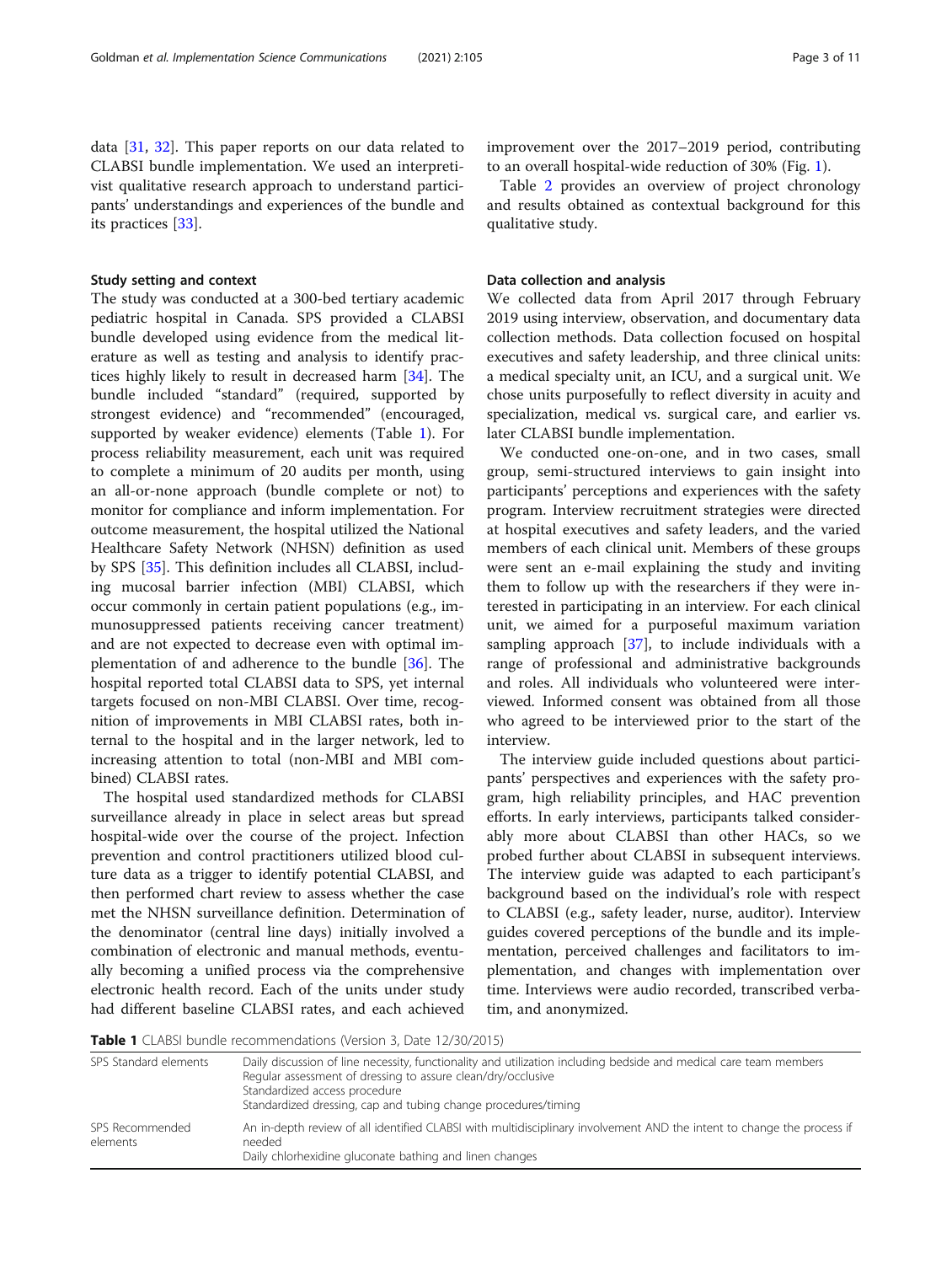<span id="page-3-0"></span>

As part of the larger study, we conducted observations of safety meetings and activities in the units and among hospital safety leadership to attain an in-depth understanding of safety practices. These observations consisted of events where CLABSI appeared as a topic of conversation (e.g., continuous improvement huddles, safety coach meetings, executive quality meetings) as well as events where CLABSI was the specific focus (e.g., CLABSI rounds and audits). The observations were ethnographically informed whereby we were attentive to details such as space, people, objectives, interactions, activities, time, goals, and feelings [\[38](#page-10-0)]. Prior to each observation, participants were informed about the study and purpose of observations, and given the opportunity to ask questions or express to not be observed. The researchers recorded notes during the observations and transcribed them following the session, adding descriptive details and analytical interpretations. No participant identifying information was recorded.

Table 2 Overview of CLABSI program timeline and outcome results

| <b>CLABSI program timeline</b> |                                                                                                                                                                                                                                                                                                                                                                           |                                                                                                                                                                                                   |  |
|--------------------------------|---------------------------------------------------------------------------------------------------------------------------------------------------------------------------------------------------------------------------------------------------------------------------------------------------------------------------------------------------------------------------|---------------------------------------------------------------------------------------------------------------------------------------------------------------------------------------------------|--|
|                                | Year Activity                                                                                                                                                                                                                                                                                                                                                             | <b>Results</b>                                                                                                                                                                                    |  |
|                                | 2015 Hospital joined safety network, formed steering committee,<br>attended network education sessions, and conducted extensive<br>corporate communications regarding initiative.                                                                                                                                                                                         | CLABSI outcome data submission to network initiated (ICUs only)                                                                                                                                   |  |
|                                | <b>2016</b> CLABSI education and unit-based auditing initiated (three ICUs only),<br>began collection of outcomes data by unit.                                                                                                                                                                                                                                           | Performance relative to external comparators and change in outcomes<br>over time was variable across ICUs                                                                                         |  |
|                                | <b>2017</b> CLABSI education and unit-based auditing spread hospital-wide.<br>Outcome data available for all units.                                                                                                                                                                                                                                                       | Performance relative to comparators and change over time was variable<br>among units (Pediatric ICU, Neonatal ICU, and Cardiac ICU, general<br>medical, surgical, and specialty units)            |  |
|                                | 2018 Hospital-wide 1 year 10% non-MBI CLABSI reduction goal, and<br>three-year 30% HAC reduction goal (including CLABSI) established.<br>New central HAC audit team created to increase audit reliability<br>hospital-wide. Audits performed by both central team and unit-<br>based leaders.<br>CLABSI oversight committee created and leadership rounding<br>initiated. | Hospital level goals not achieved (variable changes in outcomes across<br>units)                                                                                                                  |  |
| 2019                           | Expanded hospital CLABSI committees to include additional CLABSI<br>physician group, passive disinfecting caps implemented, mandatory<br>unit-leadership Aseptic Non-Touch Technique (ANTT) sessions com-<br>pleted and ANTT e-learning module delivered to all unit-based<br>nurses.                                                                                     | Hospital-wide 10% non-MBI CLABSI reduction goal exceeded                                                                                                                                          |  |
| 2020                           | Continued 2019 interventions and spread of in-person, unit-based<br>ANTT education sessions.                                                                                                                                                                                                                                                                              | Sustained rate of improvement, resulting in a 30% reduction in total<br>CLABSI hospital-wide (using statistical process control, centreline shifted<br>from 1.9 to 1.3 CLABSI per 1000 line days) |  |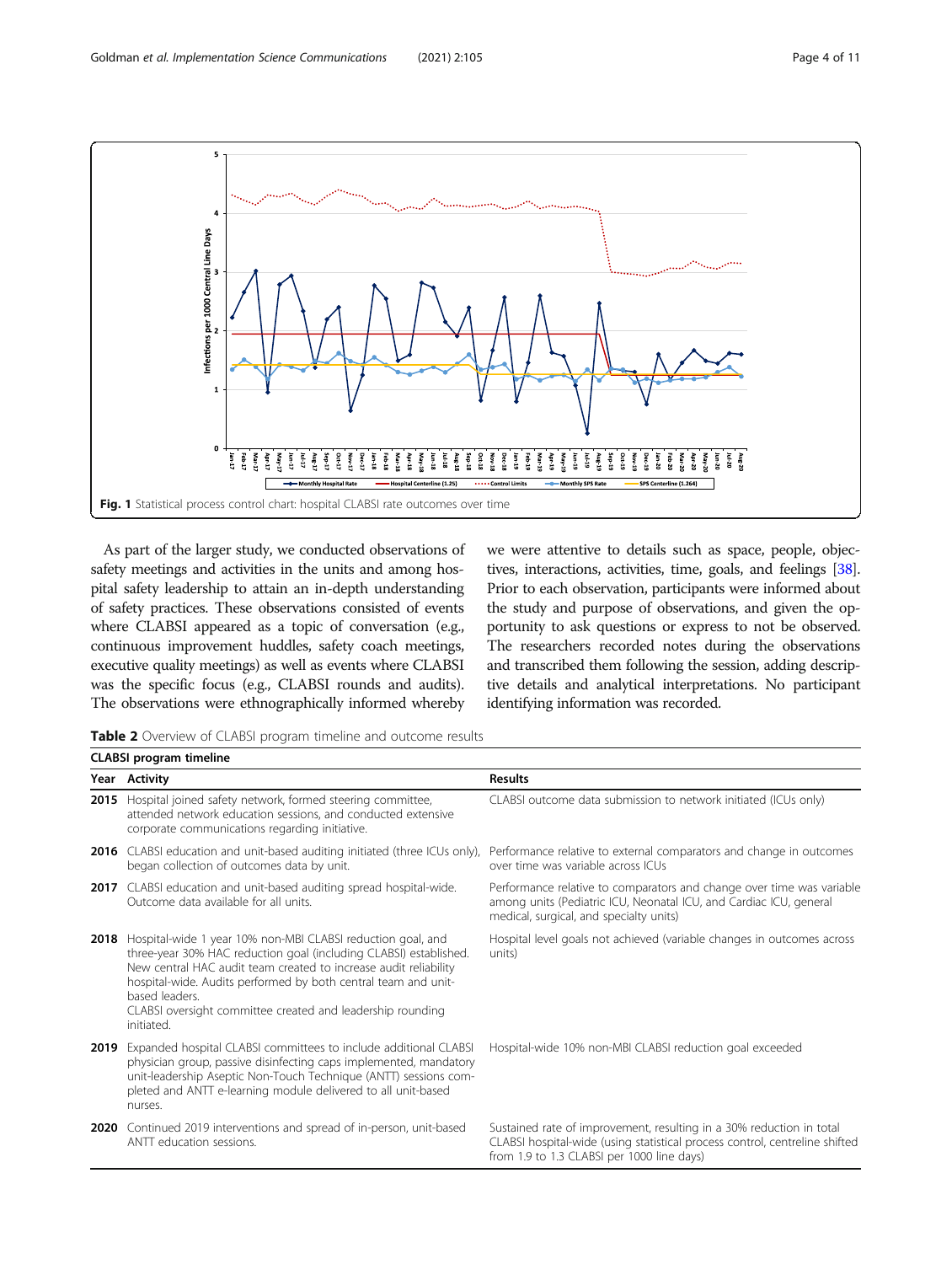We also collected documents such as hospital strategy documents, safety coach reports, and hospital communication about safety stories and outcomes.

We used a reflexive thematic analysis [\[39\]](#page-10-0) approach that involved stages of generating initial codes, searching for themes, reviewing themes, and defining and naming themes. We coded the data manually (using Microsoft Word). The coding framework and themes were initially informed by a conventional content analysis approach, being derived directly from the data. We then used a directed approach, where we used social science literature on bundle and guideline implementation to sensitize us to social processes influencing CLABSI bundle implementation (e.g., individuals' interpretations and responses to risk and safety; professional socialization and boundaries; social practices of safety data reporting; interactions between individual actions and organizational and structural factors). Analysis and interpretation of interview, observation, and documentary data was guided by the constant comparison method  $[40]$  $[40]$  $[40]$  as we moved back and forth within and between the data collected from the hospital and safety leadership and three units. Method and data triangulation allowed the phenomenon of central-bundle implementation to be examined through different perspectives. Researcher triangulation occurred given that the research team discussed the codes and themes as they developed, and implications of the findings, to enable rigor in the analysis and interpretation. During analysis, we were reflexive of our disciplinary and professional backgrounds and roles related to leading and studying the hospital safety program, clinical work, and quality and safety research.

## Results

We conducted 74 interviews (mean 45 min, range 26– 74 min) with 71 participants with different professional backgrounds and roles. At the organizational level, participants included hospital executives and safety leadership. At the unit level, participants included those with varied professional backgrounds (e.g., nursing, medicine, pharmacy) and who worked in clinical, managerial, education, and QI roles. Interviews were one-on-one except for two with two or three people. Six hospital executive and safety leaders were interviewed a second time nearer the end of data collection as their interviews occurred in the initial stage of the hospital safety program and we thought it could be useful to also interview them at later stages of implementation. We undertook approximately 50 h of observations. The findings are organized in three sections, based on the themes developed through data analysis, that demonstrate different ways that sociocultural factors influenced CLABSI bundle implementation: variable belief in CLABSI as an improvement target, variation in unit-specific bundle practices and

priorities, and complexities of assessing and monitoring adherence.

#### Variable belief in CLABSI as an improvement target

The hospital identified CLABSI prevention as an organizational priority with the expectation that all units would similarly prioritize it as a QI target. Hospital leadership conveyed this priority in hospital communications. For example, the 2017–2018 safety progress report stated:

Our focus on reducing hospital acquired conditions is relentless. We're particularly focused on reducing the number of CLABSIs and SSIs (surgical site infections) patients experience … as these … represent a high proportion of our preventable conditions. (p. 10)

Study participants did not appear to fully share this prioritization, as they expressed different preferences based on their professional roles and experiences. Some participants expressed reservations about investing resources in CLABSI prevention because the CLABSI rate on their unit was low or there was little data supporting a problem. This perception was expressed by a physician in the medical specialty unit:

So, I'm not a big believer … I think we have overshot the bundle stuff because once those lines are healed in, really it's not that common that they got infected. But everyone feels very good about it so I don't argue… (Physician, medical specialty)

The surgeons interviewed noted that if there was a problem with CLABSI, they were already doing what they needed to do, and, in most cases, other healthcare professionals were more directly responsible for its prevention. In particular, surgeons explained that they already avoid central lines if possible. Furthermore, if lines are put in, insertion is done by interventional radiology, nurses handle the lines, and other physicians monitor patients with them:

We're always thinking when can we take out that central line? I haven't seen any big data on the ward about our CLABSI rates … I know there is a bundle … and the nurses are supposed to follow it. That I'm aware of but if you ask me what are our CLABSI rates I couldn't tell you. (Physician, surgery)

Others, particularly in the medical specialty unit, did agree that their CLABSI rate was high. However, some viewed that rate as a natural function of their patient population that would make it unresponsive to a QI intervention, and were also concerned about the reliability of CLABSI report data: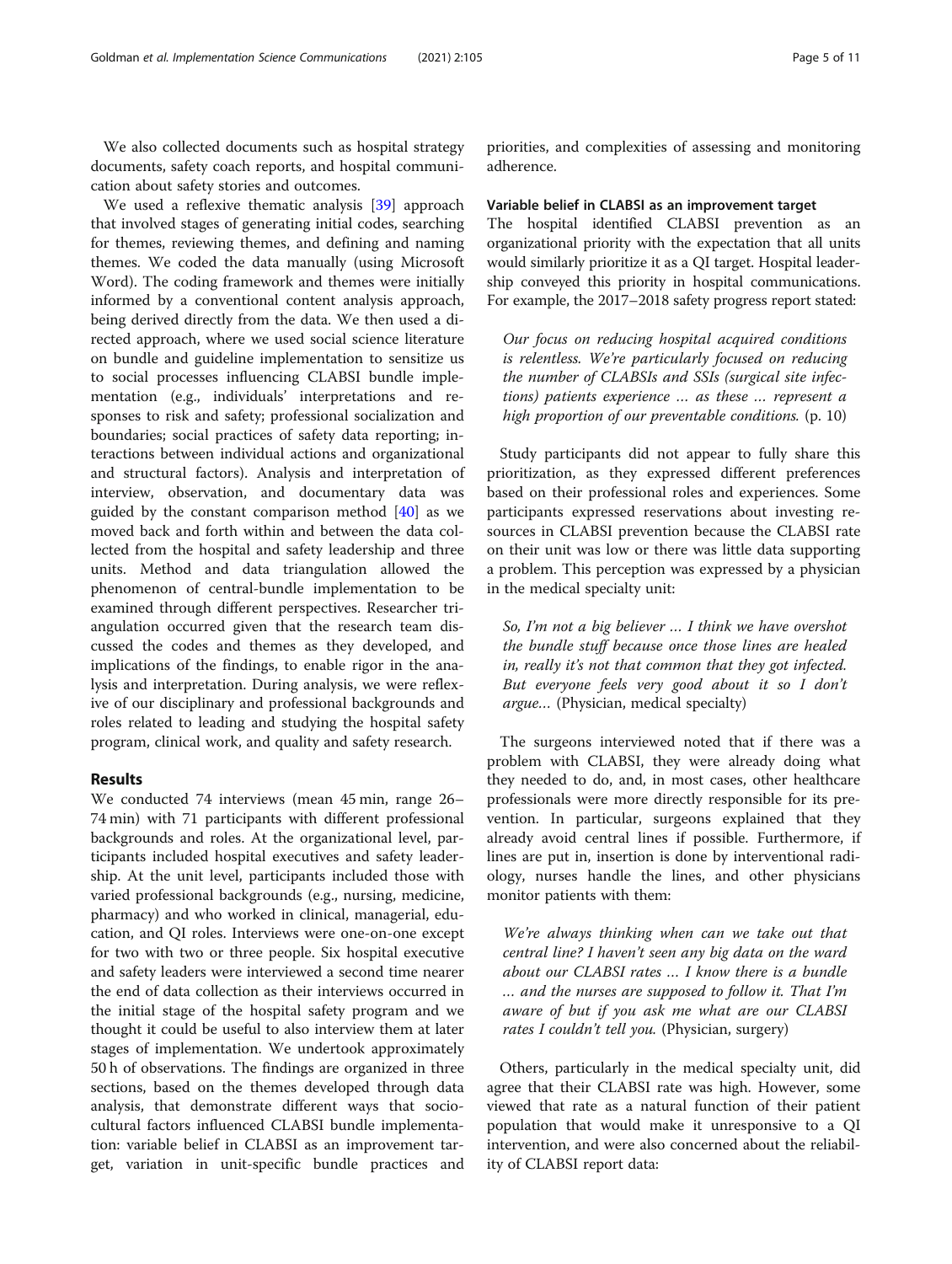There are some oncology providers who believe that CLABSI is something that we should expect in oncology. They all have central lines and many of them don't have any neutrophils, so they will get a CLABSI. So, that has been a big education point … People are coming around. Convincing people that zero is achievable is very difficult, but there's buy-in now that we can do better. That's a good start … (Safety leader, medical specialty)

In contrast, ICU participants welcomed the hospital's focus on CLABSI prevention as it supported their prioritization of this goal several years earlier. ICU staff, though, had divergent perspectives from hospital leadership about how to achieve CLABSI reduction goals, some viewing the new bundle as being "less rigorous than we had been" (Physician, ICU). ICU staff reported that their patient population is at higher risk and therefore required a stricter protocol for central line care.

We had concerns about changing practice so that the practice was the same across the hospital. Totally understand about why we need to have the same practices … The problem is, is that neonates are different and especially preterm babies and I know there are neonates in the rest of the hospital. But I felt that maybe our voice was not being completely heard in terms of our concerns and so, we did our best to identify that as well as listen to their recommendations and we made changes. (Nurse, ICU)

Nursing leaders in the units studied were not as focused on whether or not CLABSI should be an improvement target, but were more concerned about CLABSI being one of an overwhelming number of QI targets for which they were responsible. They struggled with not having sufficient resources to respond to numerous topdown QI initiatives.

I don't know that there always is a true understanding of what it's actually like at the front line. Just in terms of the things that they're asking nurses to do, it feels like we're always adding extra things, and we're not taking anything away. And so, they think, oh well, it's just one more thing. It's just this small little thing … it's only five checks and it only takes five seconds. But, when we've added 100 things that are five seconds, it takes a lot of time. (Educator, surgery)

Given the variable support among staff for CLABSI as an improvement target, hospital safety leaders had to work over time with each unit according to their responses to the organizational CLABSI prioritization. However, as the leaders noted, there was also tremendous variability within each unit:

Some teams dive right in. When you talk about the focus needing to be bundle adherence, the why is clear, they understand what their part is and that's … what we need to understand more … is what makes a unit culture thrive and dive right into CLABSI … .versus other units where a lot of my work is proving that it's important work that we need to do or proving or answering questions related to the why, mostly. (Hospital safety lead)

## Variation in unit-specific bundle practices and priorities

The messaging around CLABSI prevention focused on the implementation of standard practices across the hospital, as expressed below by a safety leader during a meeting:

Each [hospital-acquired] condition has its own set of practices and the belief is that if applied the same way for every patient, then we will be able to get to zero. (Observation, 092718)

However, findings revealed challenges to achieving bundle practice standardization.

Education was the primary strategy to support bundle implementation, with each unit responsible for doing this education initially. This put significant pressure on units as they had to figure out how to deliver education for nurses given competing requirements (other education, patient care demands). They adapted by using their limited education days or oneon-one teaching by unit nursing leadership. Hospital safety leadership recognized that there were inconsistencies in what was being taught and how terms such as "aseptic non-touch technique" were being interpreted. They therefore developed centralized education such as a website with learning material and resources, and organized reinforcement tactics such as a common cart with materials for standardized dressing changes and had clocks installed to support timing requirements. Safety leaders reported progress over time to standardize practices such as nurses' increased use of print or online bundle resources, and having discussions to anticipate the procedure and manage the physical environment ahead of time.

The findings demonstrated, though, that behavioral changes were contingent on factors beyond knowledge and equipment availability. ICU nurses, for example, described challenges enacting the recommended two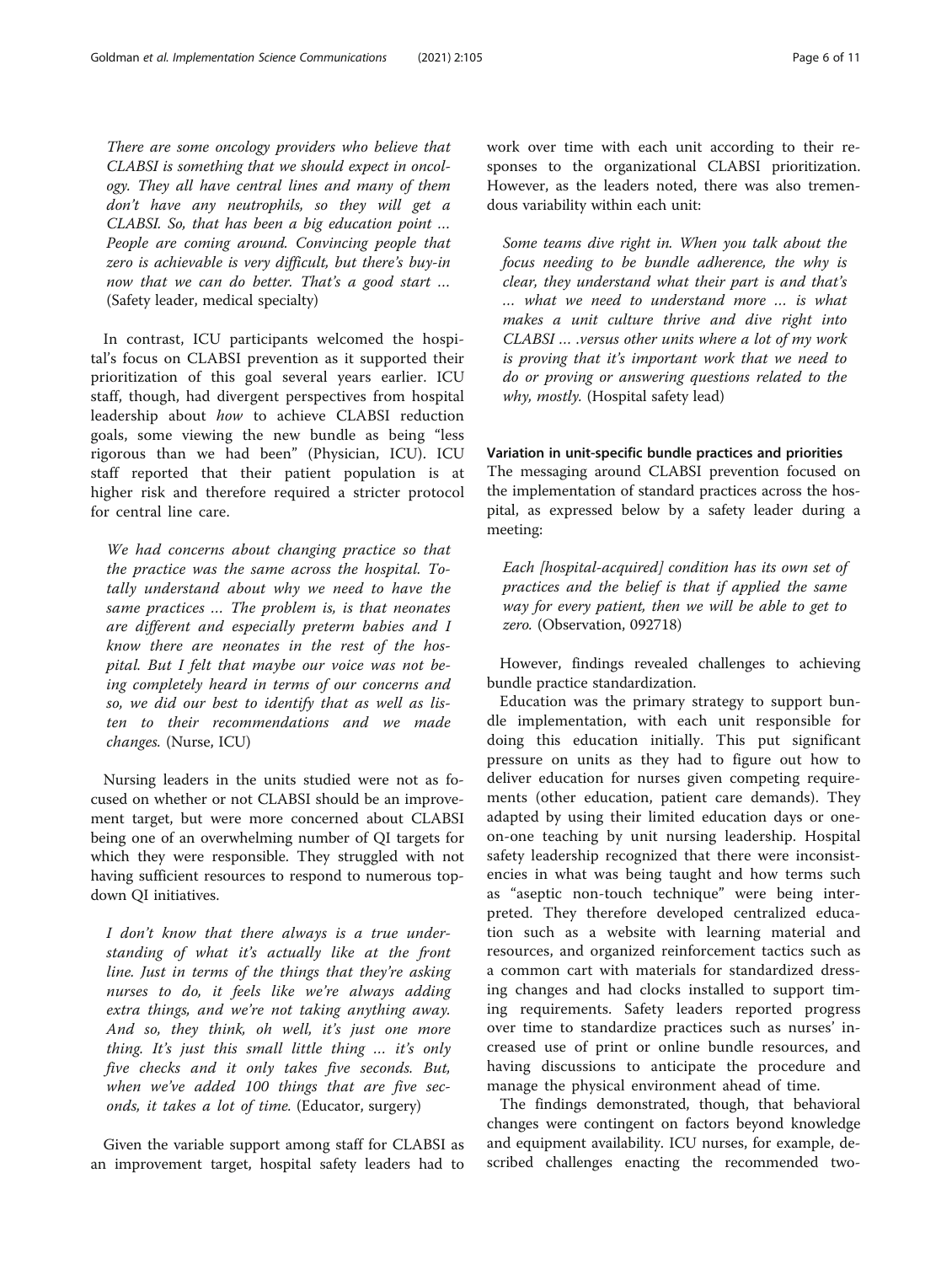person approach to line care procedures, given patient care needs and family visiting patterns:

If you have six babies in one room and there's three nurses, and all of them have central lines. And all of your TPN (total parenteral nutrition) and lipids come up at 5:00 and your handover's at 7:00, but all of your babies need to be done up and fed at 6:00. And you've got meds, and parents are usually visiting, then it's a really busy time and there isn't another person to help you … when you start adding additional components, sometimes it's tough to follow through with exactly what you need to do… (Nurse, ICU)

Nurses also had to make decisions about competing patient care priorities. For example, medical specialty nurses described the tensions between CLABSI bundle requirements and patient and family preferences:

If the family gets it, and they are terrified of their kid getting an infection, then they'll do what we ask. If they prioritise it differently in the sense that they're more focused on the fact that their child doesn't feel very well today, and they don't like baths anyway, so I'm not going to do the bath because that's just going to make them feel even worse, it's difficult … Our staff are pretty good at offering … Trying to make it as easy as possible. But sometimes for some families, the most that they can accomplish is just physically being here and not falling apart because they're just so stressed. (Safety lead, medical specialty)

The nurses received education about the CLABSI bundle requirement for a standard daily discussion among nurses and other interprofessional team members around three questions: (1) line necessity, (2) functionality, and (3) utilization. However, nursing abilities' to initiate and discuss these questions required more than changes in an individual nurse's knowledge and practice, as it was contingent on each unit's existing rounding routines and interprofessional interaction patterns. In the ICU, physician safety leadership, an established practice of questioning around the line, and creation of a rounding sheet to structure interactions, facilitated nursing input into standard daily discussions. The medical specialty unit also had interprofessional rounds; however, participants explained that the three required questions concerning line necessity, functionality, and utilization did not fit their patient care practices. The unit therefore adapted the line discussion to focus more on how often the line is accessed as opposed to whether it continues to be required. This change, though, continued to require ongoing attention:

But then how do we talk about a line in a way that's meaningful for staff? How often are we doing blood work? Can we switch anything to oral? Is [the line] working well?... so those [types of] conversations. We have to shift a little bit of that, not necessarily away from the bundle, but shift it in a way that it made meaning for staff … That is still where we struggle the most, is that discussion, and having it happen on a consistent basis. We're really good about talking about lines when they're not working well, not so much when they're working well … (Safety lead, medical specialty)

Nurses in surgery also expressed some resistance to the bundle questions. For example, they viewed the line discussion to be redundant:

… it's tough, because of your clinical judgement, you know if this patient has a stricture they're going to the OR in a week, they're staying NPO for a week before they go to the OR. Of course it's a necessity. We don't need to be asking that question every day when we know there's a plan. (Safety lead, surgery)

However, there was not the same investment of attention as in the medical specialty unit to strategizing how the surgical unit could adapt the line discussion. This was compounded by the surgical unit not having routine interprofessional rounding routines, but rather variable rounding practices of individual surgeons. Nurses and physicians both described the variability in opportunities for interprofessional interactions in this context.

Over time, as the variability of units' bundle practices became apparent, hospital leadership worked to address the emerging issues by meeting with the range of relevant stakeholders "to have different groups understand what their role is" (Hospital safety lead). However, they also noted the resources and time required. This led some hospital safety leaders to recognize limitations to a top-down approach that expects all units to perform the bundle in a uniform way:

… in the early days of spreading the HAC bundle, there was a desire to spread the bundle as it is, but then an acceptance of unit and local contextual interpretation … there has been a lot of conversation about this balance between having a standard approach, which means everybody does the same thing at all times, regardless of where the location is, versus those adaptive changes to fit an environment. (Hospital executive)

## Complexities of assessing and monitoring adherence

Audits assessed bundle adherence and by extension were expected to correspond to CLABSI rates. Auditing was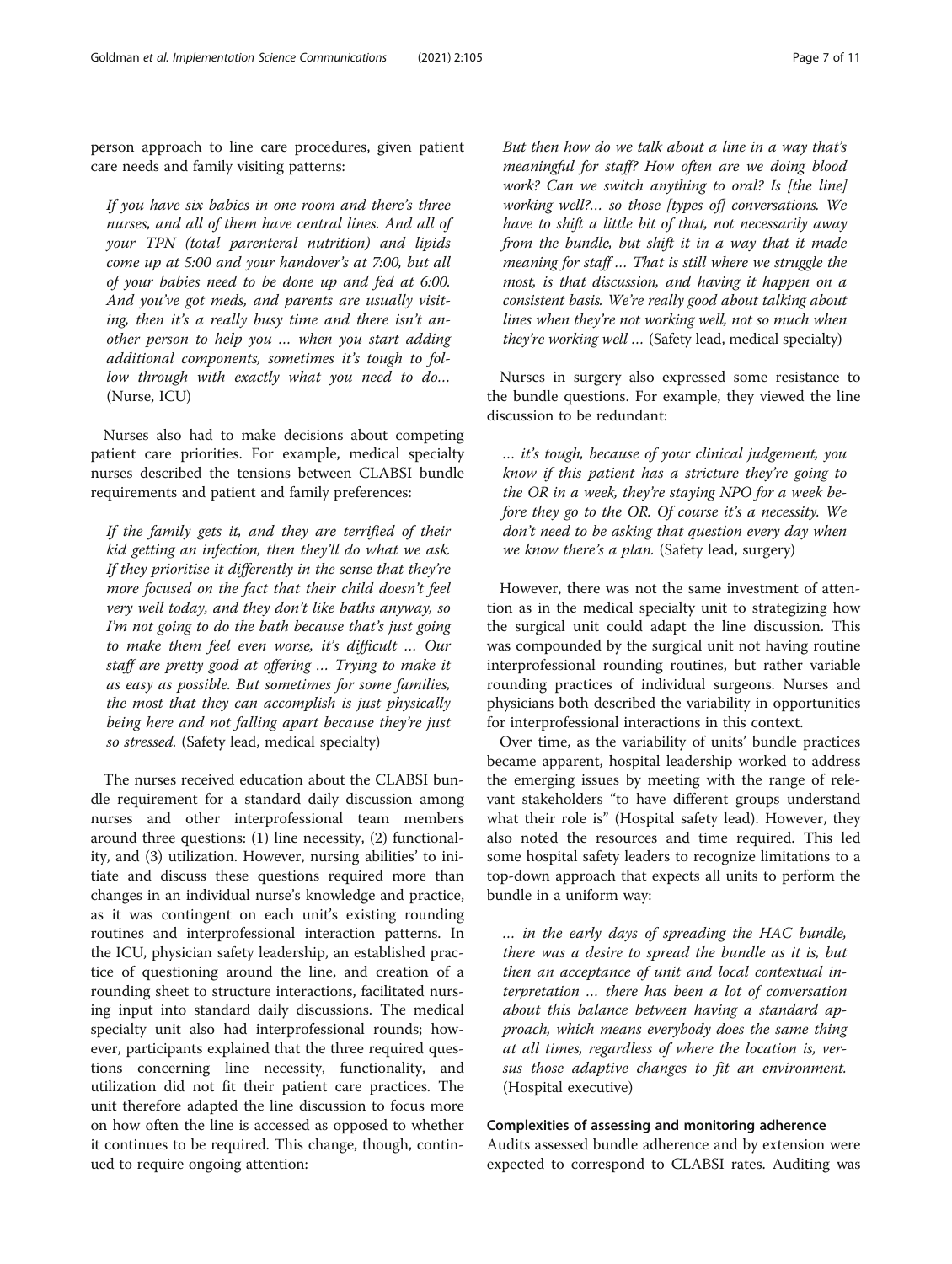not a straightforward assessment process because each unit conducted their own audits and these were subject to personnel and resources available in the unit. In addition, responsiveness to being audited and audit results differed based on who was doing the auditing such as a nurse champion, manager, or QI leader.

Unit QI leaders tended to describe the audit as an opportunity to provide teaching and guidance. In the ICU, for example, clinical navigators support new staff, and therefore being audited by them was viewed as beneficial by providing a second person to help with the cap or line change and correct technique and therefore "you almost wanted to be audited" (Nurse, ICU). In contrast, peer to peer auditing in the ICU was described by a participant as a routine, check box activity. These different approaches are apparent in the quotes below:

… I'm not fixated on we need to do 20 (audits) and check off boxes. I'm fixated on it being a meaningful and deep conversation around what could have done better so that I'm hardwiring practice. (Unit leadership, medical specialty)

I think audits are a good idea in theory, but, full disclosure, if I'm auditing my roommate, we're friends, we're colleagues, am I watching literally every minutia she's doing? Probably not. I'm giving her the checks. Right? So, does that necessarily negate the efficacy of the audits? Probably. A little bit … everything's supposed to be a two-person procedure for CLABSI. Do we always have time for that? No. So, we do our best, but it's also kind of that marrying of reality and expectations. (Nurse, ICU)

The auditing tool was also used differently depending on the individual, as auditors distinguished between "green" versus "red" when an action was not initially performed but then consequently completed, resulting in variability in the assessments. Relatedly, audit results were not seen by hospital safety leadership as correlated with CLABSI rates, and therefore not helping to identify where the gaps were. In response to reliability concerns, unitbased auditing was supplemented by three central hospital auditors, who received the same training to develop a consistent approach to completing the audit form and providing feedback to nurses. However, even these auditors encountered dilemmas given the ambiguity and complexity of bundle practices and their documentation. In some instances, nurses documented earlier in a day in anticipation of a bath being done or a team discussion happening, but one could not be certain whether they actually occurred. There was also the possibility that nurses did not document a required action but had done it (Observation, January 22, 2019).

The centralized auditing approach demonstrated lower levels of bundle adherence and was therefore perceived to improve measurement reliability; however, other factors affected central auditors' abilities to audit, specifically their varying interactions with each of the units. While the auditors had organizational support, units exerted control over access. Some units collaborated with the central auditors to supplement their own efforts, while others were more resistant to them coming into their units.

And I think honestly the main difference is the cultures on those units are just so different … So, how they receive audit, how they are open or not to our team coming in and doing practice observations has looked very, very different … (Hospital safety lead)

The nurses had varied perspectives about being audited, which influenced their responsiveness to, and engagement with, the auditing process, and also morale. For some, auditing was perceived as useful feedback to help them with their practice. Others viewed the auditing as problematically targeting nurses when bundle practice is dependent on a wider group of healthcare providers.

## **Discussion**

This study provides insight into the trajectory of a hospital-wide implementation of a central-line bundle among three units within a hospital which ultimately achieved its measurement outcome goals. The themes of variability in beliefs about CLABSI as an improvement target, in unit-specific bundle practices and priorities, and in assessment and monitoring of bundle adherence, contribute to our understanding of how clinically contextual factors influence CLABSI prevention practices. These findings highlight the opportunities and challenges of balancing central versus unit-based approaches, and standardization versus adaptation, of bundle practices in organization-wide improvement [\[41](#page-10-0)–[43\]](#page-10-0).

Our findings extend understandings of socio-cultural factors influencing central-line bundle implementation, addressing gaps in understanding how clinical contexts influence the nature and effectiveness of improvement interventions [[44,](#page-10-0) [45\]](#page-10-0). The significance and variability of socio-cultural contextual factors were observed across beliefs of CLABSI as an improvement target, performance of bundle requirements, and auditing practices. In some cases, these findings are explicitly linked to the clinical nature of the unit, such as the care needs of the patient population of the unit (e.g., oncology patients' susceptibility to CLABSI) and workflow patterns (e.g., surgeons not being in the unit during the day). Other contextual factors, such as resources for auditing and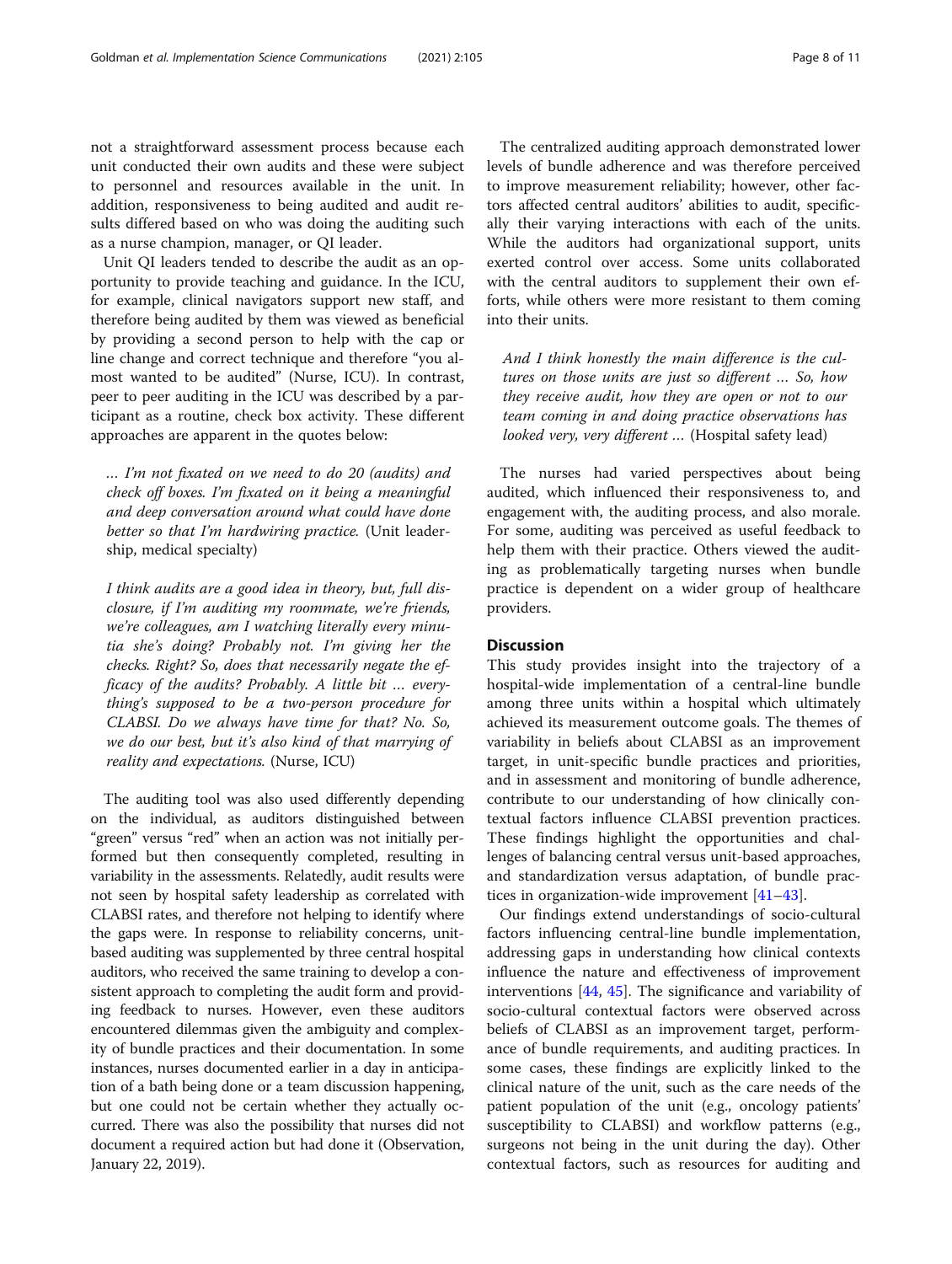existing educational structures, are less connected to unit clinical characteristics, but distinctive unit particularities shape the attention given to bundle practices. Professional issues such as roles and interactions are influenced by a range of factors, including clinical contexts [[46,](#page-10-0) [47\]](#page-10-0). Important factors for bundle implementation in our study, which played out differently across units, included nurses and physicians' interpretations of their roles in relation to CLABSI prevention and existing interprofessional communication and rounding practices that enabled or challenged opportunities for central-line discussions.

At our study site, safety leaders made efforts to respond to socio-cultural factors influencing bundle implementation, which involved shifting between centralized and unit-based approaches. Our findings confirmed the importance of hospital prioritization of CLABSI prevention, a noted implementation facilitator [\[48](#page-10-0)]. This organizational-level priority gave CLABSI prevention work legitimacy at the clinical level, and allowed individuals within the unit to leverage this organizational mandate to support unit efforts. However, when CLABSI was not initially recognized as a problem worth targeting, the organizational priority setting was less impactful, and changes took longer to achieve impact; underlining the need for senior leadership to do more than identify a safety problem, they need to have bottom-up engagement in shared construction of the problem and solutions [\[49](#page-10-0)]. This insight was only recognized and acted upon over time. When pursuing a bottom-up approach (i.e., unit-based education and auditing), local resource constraints and unit-specific approaches led to variation in implementation. These challenges (and the perception that auditing did not help to reduce CLABSIs) prompted adopting a centralized approach to education and auditing along with regular leader CLABSI-focused rounding. Still, some socio-cultural factors such as professional interactions were more challenging to address and were not visibly done so at either level. Tensions between local and centralized approaches, as in the case of central auditors accessing units, continued to exist. CLABSI prevention targets were achieved despite less attention to these issues. However, this achievement does not detract from their likely importance to sustainable and widespread improvement [[7\]](#page-9-0), and the importance of attending to what is, and is not, captured through measurements in QI programs. Our findings reflect the need for continual attention to balancing and maintaining top level commitment in CLABSI prevention and local ownership in QI initiatives, as well as to complex patterns of professional interactions, unit norms, and hierarchical relationships [[17,](#page-10-0) [50](#page-10-0), [51](#page-10-0)].

A related, but different, issue in our findings was the tension on standardization versus customization of bundle practices. The emphasis on "standardization" in QI is challenged when standardized practices are being placed into spaces with pre-existing norms, practices, and procedures [\[52\]](#page-10-0). In our study, despite an organizational emphasis on standardization, in practice, each unit was making adaptations relevant to their contexts, with recognition of the possible need for adaptation becoming apparent to hospital leadership over time. Unit leadership played key roles in bundle adoption and adaptation, as was apparent in the efforts by ICU leadership to engage in discussions and negotiations with hospital leadership about bundle practices, and by medical specialty unit leadership who supported the adaptation of central-line related questions during the rounds. These findings connect back to initial bundle guidelines allowing for local customization and appropriate clinical judgment [[1\]](#page-9-0), and the Michigan Keystone project reporting there being not one "Keystone checklist," but more than 100 versions  $[13]$  $[13]$ . Whereas in our study, recognition of the possibility for customization only emerged over time and was not systematic, creating space and resources to allow for discussions about "non-negotiable elements" vs. what can be locally customized [\[53](#page-10-0)] might require more purposeful attention in improvement programs.

Our study has limitations. The data reflect three units in one Canadian hospital which may limit the transferability of findings, as clinical and hospital contexts differ. However, the nature of our findings are consistent with results from other implementation studies, and, additionally, the findings are important from a conceptual generalizability perspective, in terms of how they can inform other healthcare settings [[54\]](#page-10-0). Our methodological approach, and the separateness of the qualitative study from the quantitative hospital measurement process, did not allow for a closer examination of our findings and unit-specific CLABSI measurements over time. Data collection occurred from April 2017 through February 2019 and changes in implementation processes are likely to have continued to occur after this period of time.

#### Conclusions

Our qualitative findings, in addition to hospital CLABSI measurement outcomes, demonstrate the efforts required to implement a central-bundle. They also reinforce the importance of moving from a narrow focus on intervention fidelity to viewing bundle implementation as an emergent, dynamic, and long-term process that attends to the reciprocal interaction between an intervention and its unit and hospital socio-cultural contexts [[51](#page-10-0), [55,](#page-10-0) [56\]](#page-10-0). This approach allows for a focus on CLABSI to be positioned over time in relation to other unit and hospital quality priorities [\[57](#page-10-0)]. Implementation approaches need to balance top-down support and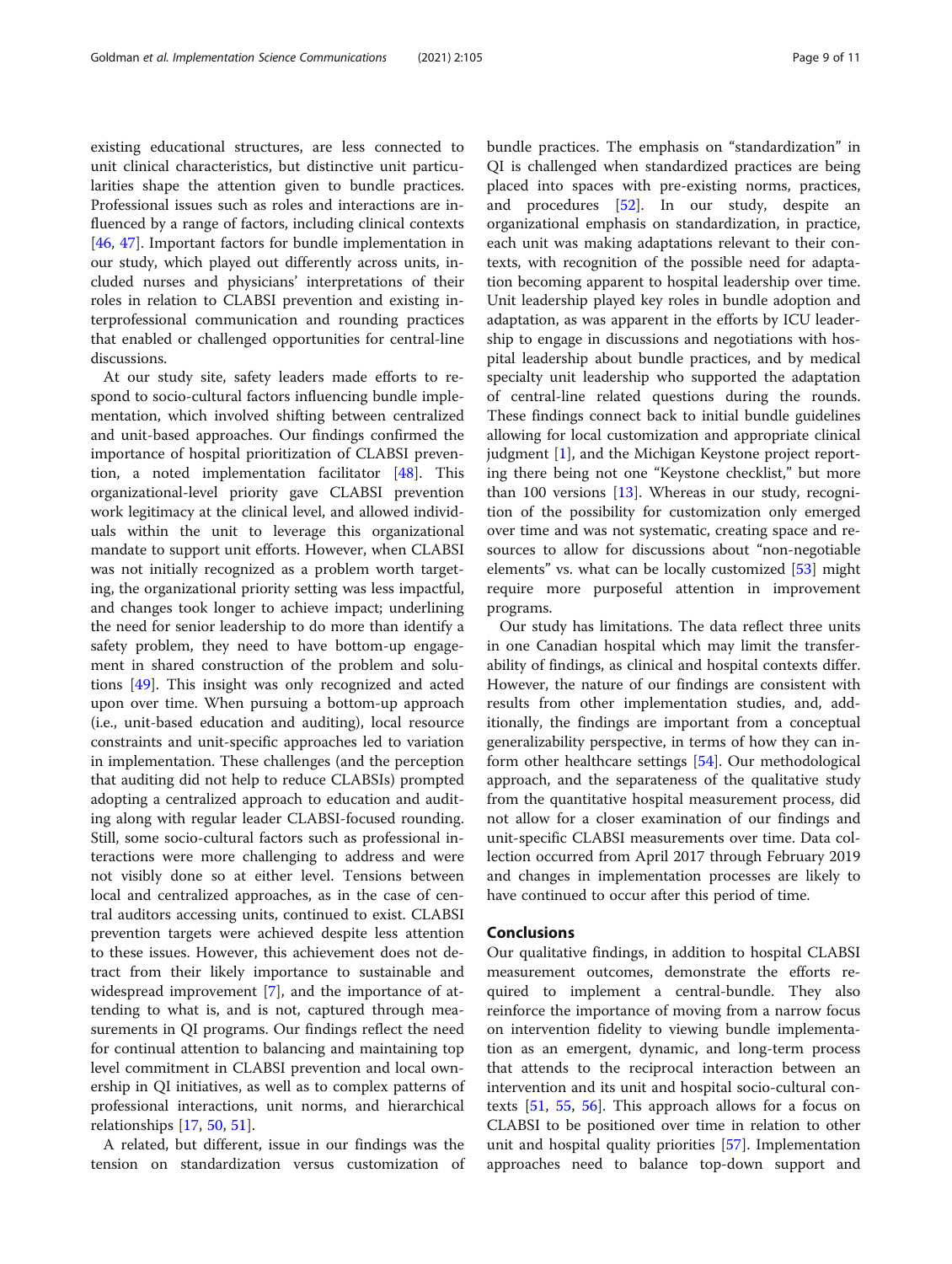<span id="page-9-0"></span>bottom-up adaptation. However, we also note that despite earnest implementation efforts and successful measured outcomes, our findings show that certain challenges such as competing quality priorities, limitations of interprofessional interactions, and systematic auditing were not comprehensively addressed. We recognize that attention to these socio-cultural factors is likely essential to broader strengthening of organizational capability [7, [53](#page-10-0)]. CLABSI reductions should be celebrated; however, we need to continue to be mindful of safety issues requiring attention in addition to these measured outcomes. We hope our work helps sharpen the discussion and decision-making about how to allocate QI resources and ensuring the consideration of socio-cultural factors in achieving quality goals.

#### Abbreviations

CLABSI: Central-line-associated bloodstream infections; QI: Quality improvement; IHI: Institute for Healthcare Improvement; ICU: Intensive care unit; SPS: Children's Hospitals' Solutions for Patient Safety Network; HAC: Hospital-acquired condition; MBI: Mucosal barrier infection; NHSN: National Healthcare Safety Network

#### Acknowledgements

We wish to thank all those who participated in an interview and/or observations for this study.

#### Authors' contributions

JG, LR, KS, GRB, PR, MChristianson, TV, and MCoffey contributed to the study design. JG and LR gained ethics approvals, conducted interviews and observations, and led data analysis and interpretation. CC and MCoffey provided input on the hospital CLABSI program details and outcome results. All authors contributed to data interpretation and provided substantial conceptual input. JG drafted the first version of the manuscript with significant input from LR, MCoffey, and KS. All authors significantly contributed to revising the manuscript. All authors read and approved the final manuscript.

#### Funding

This study was funded by a Physicians' Services Incorporated Foundation Health Systems Research Grant.

#### Availability of data and materials

The datasets generated and/or analyzed during the current study are not publicly available due to the confidentiality of qualitative and hospital safety data collected.

## **Declarations**

#### Ethics approval and consent to participate

This research was approved by the Research Ethics Boards at the hospital where the research occurred. The reference number is #1000054740. All interview participants gave written informed consent to participate and be audiotaped. All observation participants were informed about the observation and provided the opportunity to request not to be observed.

#### Consent for publication

Not applicable

#### Competing interests

MCoffey is the Associate Clinical Director, Children's Hospital Solutions for Patient Safety. All other authors have no competing interests.

#### Author details

<sup>1</sup>Centre for Quality Improvement and Patient Safety, Temerty Faculty of Medicine, University of Toronto, 630-525 University Ave., Toronto M5G2L3, Canada. <sup>2</sup>Department of Medicine, Temerty Faculty of Medicine, University of

Toronto, Toronto, Canada. <sup>3</sup>Wilson Centre for Research in Education, University of Toronto, 200 Elizabeth St., 1ES-565, Toronto M5G 2C4, Canada. 4 Division of General Internal Medicine, Sunnybrook Health Sciences Centre, Toronto, Canada. <sup>5</sup>Institute of Health Policy, Management and Evaluation, University of Toronto, Health Sciences Building, 155 College St., Suite 425, Toronto M5T 3M6, Canada. <sup>6</sup>Department of Occupational Science and Occupational Therapy, Temerty Faculty of Medicine, University of Toronto, Toronto, Canada. <sup>7</sup> Rotman School of Management, University of Toronto 125 St. George St., Toronto M5S 2E8, Canada. <sup>8</sup>Owen Graduate School of Management, Vanderbilt University, 401 21st Avenue South, Nashville, TN 37203, USA. <sup>9</sup>The Hospital for Sick Children, 555 University Ave., Toronto M5G 1X8, Canada. <sup>10</sup>Department of Paediatrics, University of Toronto, Toronto, Canada. 11Children's Hospitals Solutions for Patient Safety, Cincinnati, OH, USA.

## Received: 11 February 2021 Accepted: 25 August 2021 Published online: 16 September 2021

#### References

- 1. Resar R, Griffin FA, Haraden C, Nolan TW. Using care bundles to improve health care quality. IHI Innovation Series white paper. Cambridge: Institute for Healthcare Improvement; 2012.
- 2. Pronovost P, Needham D, Berenholtz S, Sinopoli D, Chu H, Cosgrove S, et al. An intervention to decrease catheter-related bloodstream infections in the ICU. N Engl J Med. 2006;355(26):2725–32. [https://doi.org/10.1056/NEJMoa](https://doi.org/10.1056/NEJMoa061115) [061115](https://doi.org/10.1056/NEJMoa061115).
- 3. Institute for Healthcare Improvement. 100,000 Lives Campaign: Ten years later. 2020. [http://www.ihi.org/communities/blogs/100000-lives-campaign](http://www.ihi.org/communities/blogs/100000-lives-campaign-ten-years-later)[ten-years-later.](http://www.ihi.org/communities/blogs/100000-lives-campaign-ten-years-later) Accessed 1 Dec 2020.
- 4. Institute for Healthcare Improvement. Protecting 5 million lives from harm. 2020. [http://www.ihi.org/Engage/Initiatives/Completed/5MillionLivesCampa](http://www.ihi.org/Engage/Initiatives/Completed/5MillionLivesCampaign/Pages/default.aspx) [ign/Pages/default.aspx.](http://www.ihi.org/Engage/Initiatives/Completed/5MillionLivesCampaign/Pages/default.aspx) Accessed 1 Dec 2020.
- 5. Bion J, Richardson A, Hibbert P, Beer J, Abrusci T, McCutcheon M, et al. 'Matching Michigan': a 2-year stepped interventional programme to minimise central venous catheter-blood stream infections in intensive care units in England. BMJ Qual Saf. 2013;22(2):110–23. [https://doi.org/10.1136/](https://doi.org/10.1136/bmjqs-2012-001325) [bmjqs-2012-001325.](https://doi.org/10.1136/bmjqs-2012-001325)
- 6. Marang-van de Mheen PJ, van Bodegom-Vos L. Meta-analysis of the central line bundle for preventing catheter-related infections: a case study in appraising the evidence in quality improvement. BMJ Qual Saf. 2016;25(2): 118–29. [https://doi.org/10.1136/bmjqs-2014-003787.](https://doi.org/10.1136/bmjqs-2014-003787)
- 7. Shojania KG. Beyond CLABSI and CAUTI: broadening our vision of patient safety. BMJ Qual Saf. 2020;29(5):361–4. [https://doi.org/10.1136/bmjqs-2019-](https://doi.org/10.1136/bmjqs-2019-010498) [010498](https://doi.org/10.1136/bmjqs-2019-010498).
- 8. Thomas EJ. The harms of promoting 'Zero Harm'. BMJ Qual Saf. 2020;29(1): 4–6. <https://doi.org/10.1136/bmjqs-2019-009703>.
- 9. Schreiber PW, Sax H, Wolfensberger A, Clack L, Kuster SP. Swissnoso. The preventable proportion of healthcare-associated infections 2005-2016: systematic review and meta-analysis. Infect Control Hosp Epidemiol. 2018; 39(11):1277–95. <https://doi.org/10.1017/ice.2018.183>.
- 10. Meddings J, Greene MT, Ratz D, Ameling J, Fowler KE, Rolle AJ, et al. Multistate programme to reduce catheter-associated infections in intensive care units with elevated infection rates. BMJ Qual Saf. 2020;29(5):418–29. [https://doi.org/10.1136/bmjqs-2019-009330.](https://doi.org/10.1136/bmjqs-2019-009330)
- 11. Bearman G, Doll M, Cooper K, Stevens MP. Hospital infection prevention: how much can we prevent and how hard should we try? Curr Infect Dis Rep. 2019;21(1):2. <https://doi.org/10.1007/s11908-019-0660-2>.
- 12. Strickler S, Gupta RR, Doucette JT, Kohli-Seth R. A quality assurance investigation of CLABSI events: are there exceptions to never? J Infect Prev. 2018;19(1):22–8. [https://doi.org/10.1177/1757177417720997.](https://doi.org/10.1177/1757177417720997)
- 13. Bosk CL, Dixon-Woods M, Goeschel CA, Pronovost PJ. Reality check for checklists. Lancet. 2009;374(9688):444–5. [https://doi.org/10.1016/s0140-673](https://doi.org/10.1016/s0140-6736(09)61440-9) [6\(09\)61440-9](https://doi.org/10.1016/s0140-6736(09)61440-9).
- 14. Dixon-Woods M, Bosk CL, Aveling EL, Goeschel CA, Pronovost PJ. Explaining Michigan: developing an ex post theory of a quality improvement program. Milbank Q. 2011;89(2):167–205. [https://doi.org/10.1111/j.1468-](https://doi.org/10.1111/j.1468-0009.2011.00625.x) [0009.2011.00625.x](https://doi.org/10.1111/j.1468-0009.2011.00625.x).
- 15. Dixon-Woods M, Leslie M, Tarrant C, Bion J. Explaining Matching Michigan: an ethnographic study of a patient safety program. Implement Sci. 2013; 8(1):70. [https://doi.org/10.1186/1748-5908-8-70.](https://doi.org/10.1186/1748-5908-8-70)